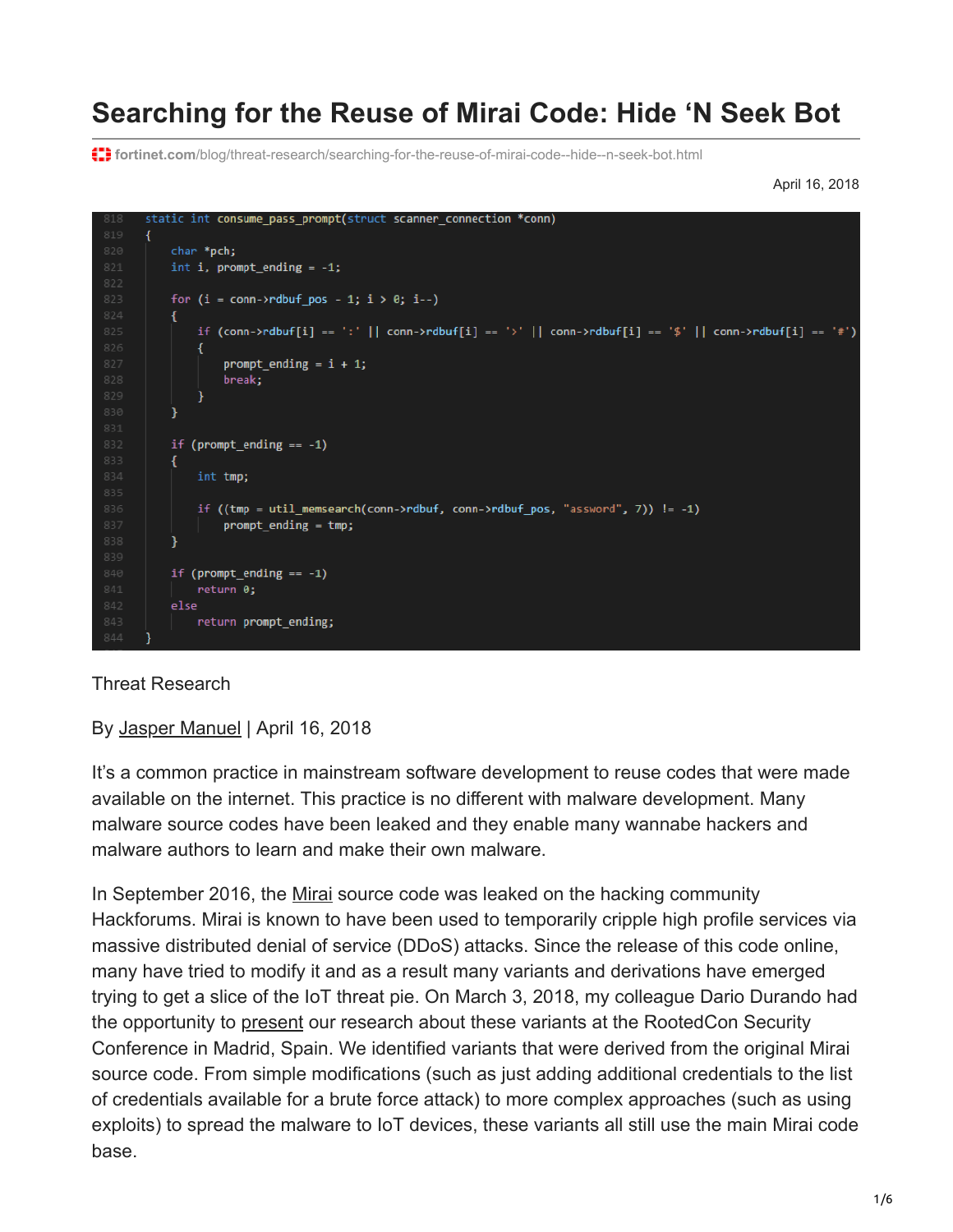With this knowledge that leaked malware source codes are used by many malware authors in their own malware programming, we here at FortiGuard Labs became interested into searching out other malware that leverages Mirai code modules. Interestingly, one of the families that showed up in our search was the Hide 'N Seek (HNS) bot, which was [discovered](https://www.securityweek.com/hide-n-seek-iot-botnet-ensnares-20000-devices-days) in January of 2018. HNS is a complex botnet that uses P2P to communicate with peers/other infected devices to receive commands. In this article, I will discuss how the Mirai bot code was used in this HNS bot.

## **A Quick Review of the Mirai Bot**

The original Mirai malware has the following components:

- Bot infects and spreads to IoT devices through a brute-force attack and contacts the command and control server (C2) to receive commands from the botnet master/users to launch DoS attacks against specified targets.
- Command and Control server used to control the infected IoT devices to launch DDoS attacks against specified targets.
- Report server listens for reports from an infected IoT device to report that a new potential victim IoT device. This report contains the IP and login credentials of the new victim.
- Loader loads the bot to the new victim device.

#### Fig 1. How Mirai Works

In this article, we will just focus on the bot. The Mirai bot has 3 main modules:

- Attack the attack module contains various DoS attack methods (UDP, TCP, HTTP).
- · Killer kills processes (telnet, SSH, HTTP, other bots).

· Scanner – generates a list of random IP addresses to brute force to use within the botnet.

Fig 2. Mirai's main modules

### **The Hide 'N Seek Bot and How Mirai Code Was Used**

HNS was discovered in January 2018. This IoT malware is more complex than Mirai in the sense that it communicates in a complex and decentralized manner (custom-built peer-topeer (P2P) communication) in order to receive commands to perform its various malicious routines. HNS doesn't launch DoS attacks, but was found to have the capability to exfiltrate data and execute additional code.

At first glance, it's hard to notice that Hide 'N Seek is using some Mirai modules, especially if you haven't read the Mirai source code or haven't analyzed Mirai binaries before. There are some awesome IDA plugins, however, that you can use to identify functions in a binary that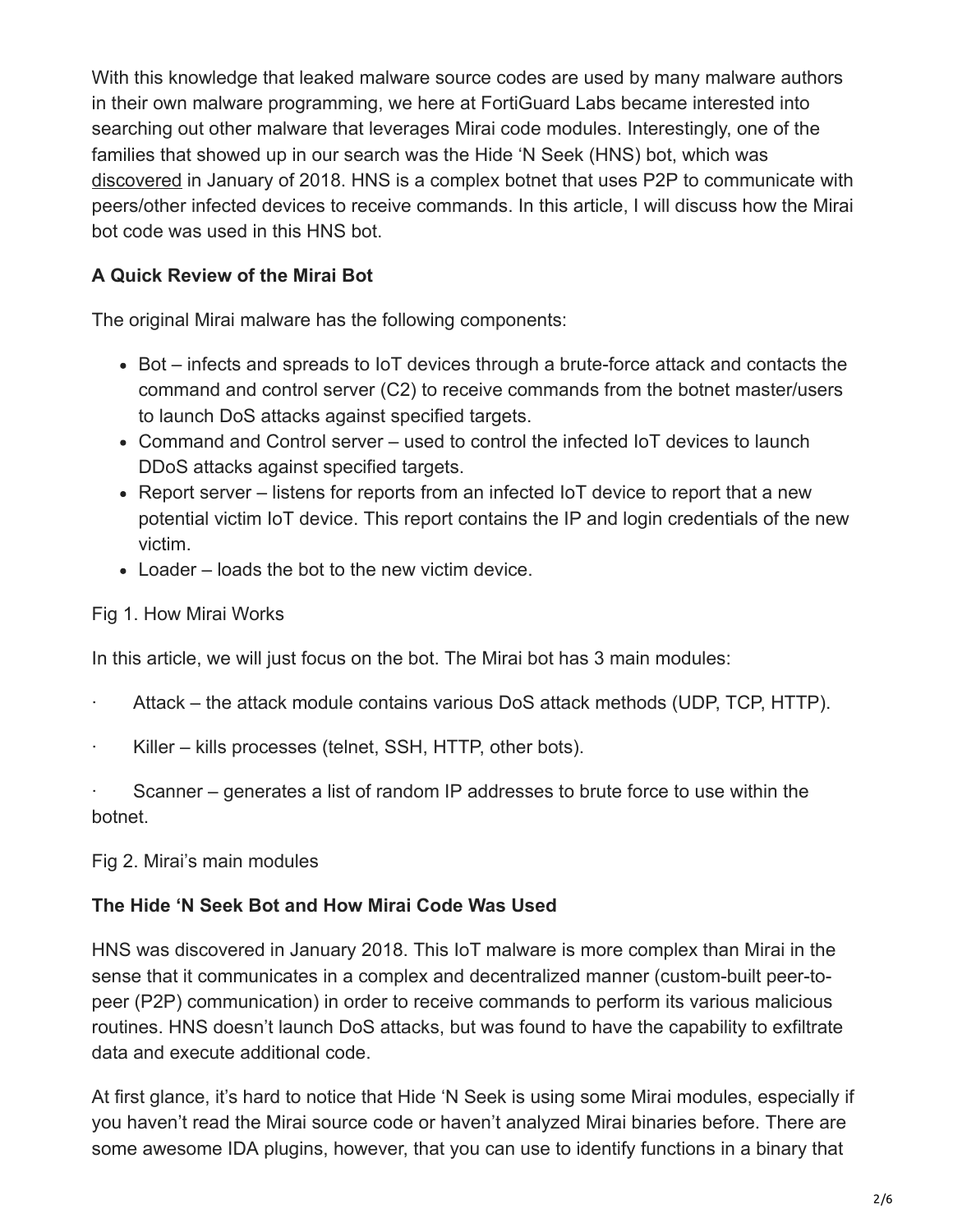have similar functions in another binary. However, they did not work for the samples I analyzed so I had to do the identification manually.

If you try to compile the Mirai source code, you will notice that its encrypted strings are stored in the read-only data segment (.rodata) of the compiled ELF binary. With this in mind, I started to check the .rodata segment of the HNS binary for possible encrypted strings.

## Fig 3. .rodata segment containing possibly encrypted strings

When I checked the code reference to one of the sets of data, I was brought to the part of the binary where pointers to this data are passed as the first parameter to the same function. This gave me the idea that the function might be a decryption function.

Fig 4. Code snippet showing the pointers to the data passed as a parameter to the same function

Going into the function reveals that it is, in fact, a decryption routine. The decryption starts with a hardcoded single-byte XOR key. This key is XORed with the first byte of the string, and the result is then added to the key. The sum of the XOR result and the key is used as the key for the second byte. The same procedure applies to the next bytes. I saw two different keys (0xA (ARM) and 0xA0 (x64)) from the binaries I analyzed, but this key can be easily changed.

## Fig 5. Decryption function

To make the string decryption easier, a simple IDA python script can be written to automatically find the addresses of the encrypted strings and then apply the decryption algorithm. We can also use it to add comments to contain the decrypted strings.

## Fig 6. Decrypted strings

Now that we can see them, some of these strings look familiar. Some of these same strings are also found in Mirai.

### Fig 7. The Mirai configuration table

With these strings decrypted, it's easier to identify the Mirai functions used by HNS by just checking the references to these strings and then comparing them with the functions in the original Mirai source code.

Fig 8. The Mirai "consume\_pass\_prompt" function

Fig 9. The HNS "consume\_pass\_prompt" function implementation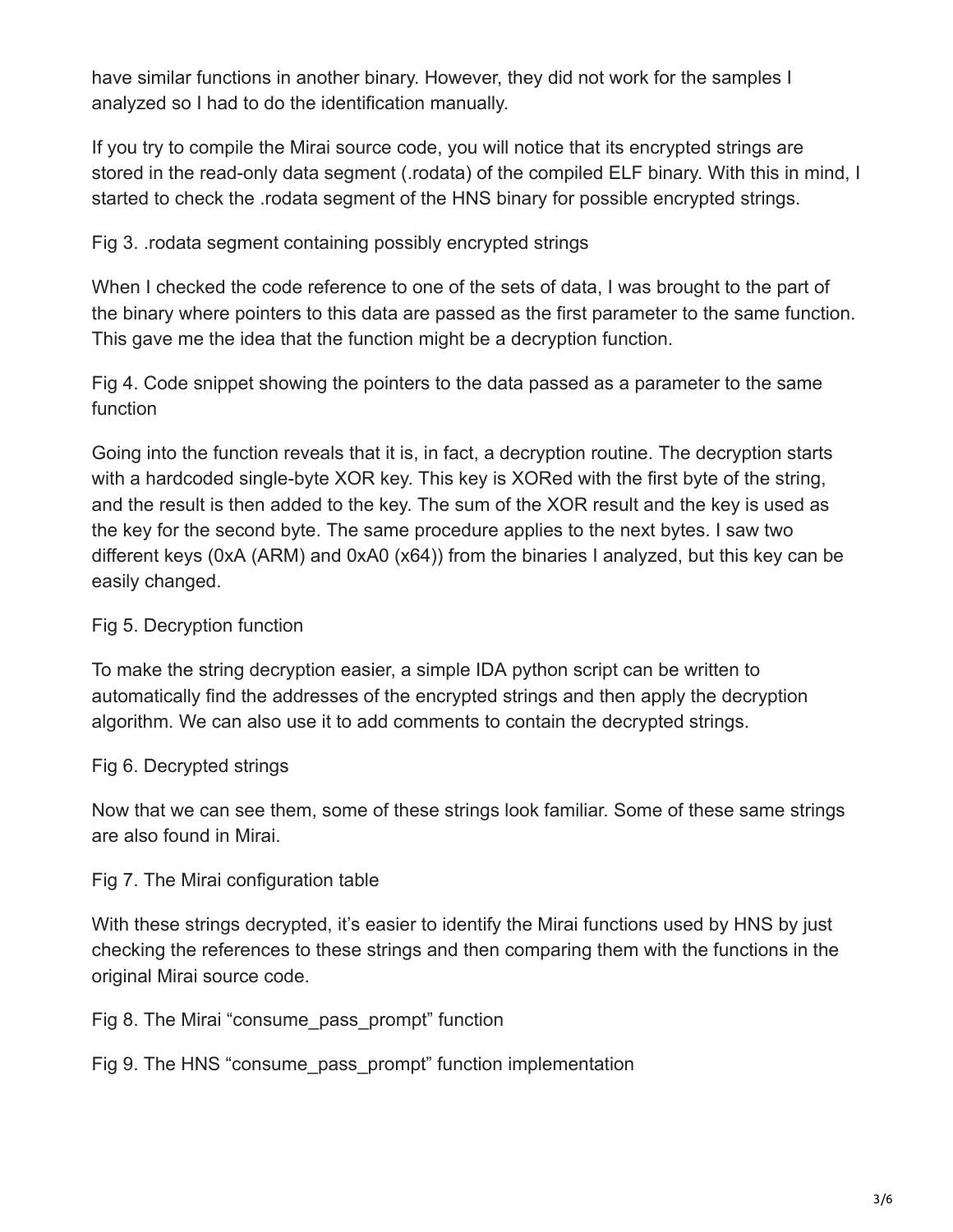While many functions look like they are directly copied, there are also many functions that were clearly modified to fit the needs of this new malware. The HNS bot has three main modules: a scanner, a process killer, and a function to wait for a connection from its peers.

Fig 10. 3 The main modules of HNS: scanner, killer, P2P

Two of the modules, the scanner and the killer, have a very similar code structure to that of the Mirai scanner and killer modules.

For the killer module, they both kill processes associated with other bot,s like QBOT, Zollard, and even Mirai itself.

Fig 11. HNS kills other bots

One difference is that HNS doesn't directly kill processes (by port number) related to HTTP, telnet, and SSH. Instead, the attacker can specify at runtime a port number. The process associated with this port will be killed.

Fig 12. HNS kills the process related to a port specified at runtime

For the scanner, they both generate a list of random set of IP addresses to search for potential victims. Major differences are around the ports to scan and compromise methods to be used. HNS scans ports 80, 8080, 2323, 9527, 23 randomly by initiating a raw socket SYN connection. Once a connection is established, like Mirai, it will try to brute-force its way into the device via telnet using a hardcoded list of credentials. Once successful, it can load itself to the device through several methods, such as echo, HTTP, and TFTP. Unlike with HNS, in the original Mirai the loader is a separate binary, while other Mirai modifications embed the loader into their body.

Fig 13. HNS randomly selects which port to scan

HNS uses at least three exploits on the samples I analyzed. Two are used for propagation. One of these targets Netgear DGN DSL modems/routers (also used by Reaper bot) while the other targets TP-Link routers. While the original Mirai doesn't use exploits to propagate, other modifications use other various exploits to spread.

Fig 14. Netgear DGN DSL modem/router exploit in the HNS implementation

Fig 15. TP-Link router exploit HNS implementation

[After logging in successfully via telnet into a ZyXEL PK5001Z modem, the third one \(CVE-](https://www.exploit-db.com/exploits/43105/)2016-10401) is used to escalate the user to root using 'su' with password 'zyad5001'.

Fig 16. CVE-2016-10401 HNS implementation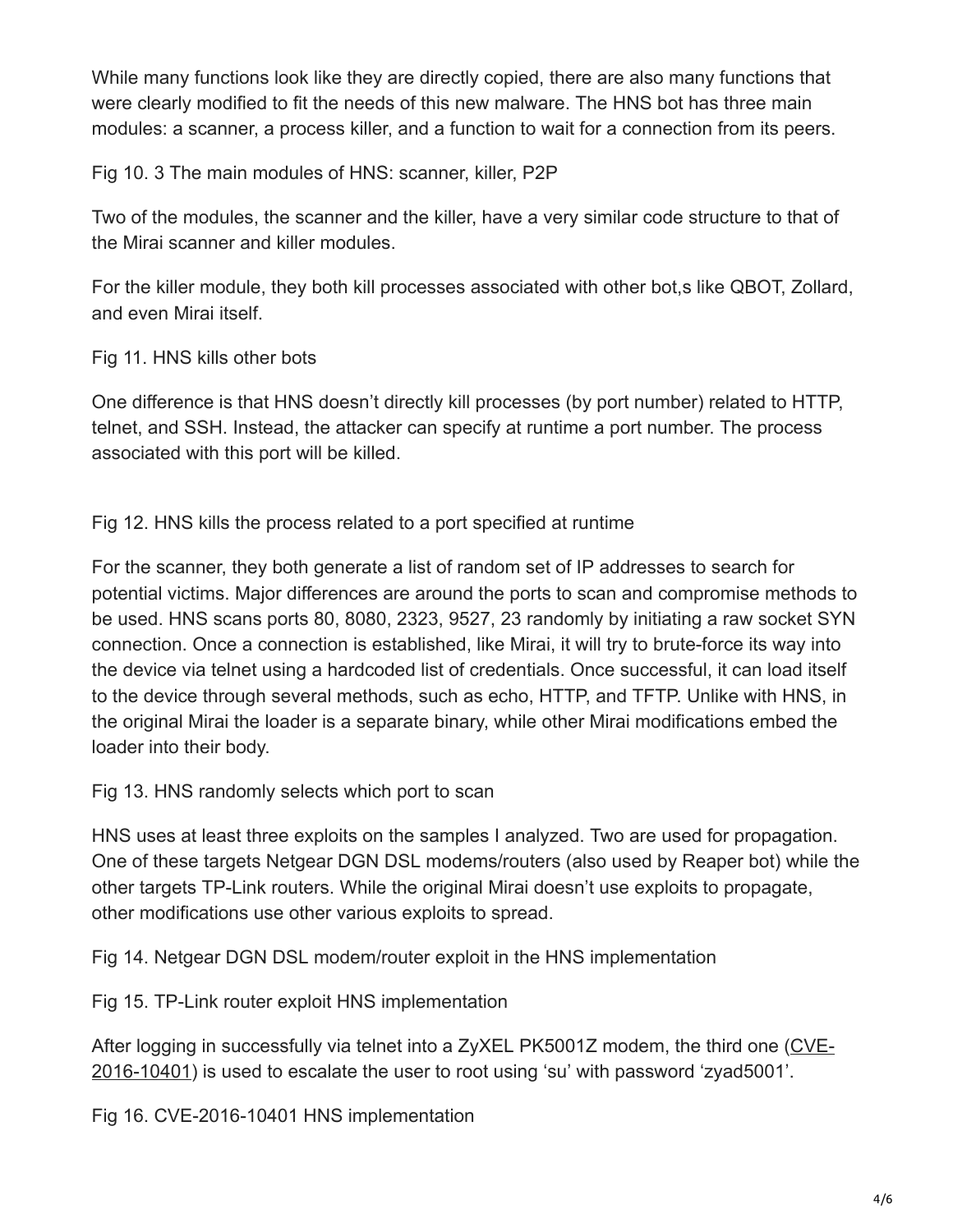## **Other HNS Details**

This article doesn't focus on the HNS malware itself. Instead, this article describes how Mirai code was used in HNS. This allows us to study how we can use this technique to hunt for other malware that uses Mirai code. However, some very interesting features of HNS must also be mentioned here. For example, HNS uses a custom-built P2P communication with peers and/or other infected devices using a randomly generated UDP port or a port specified at runtime. Unlike Mirai, which was designed to launch DoS attacks against certain targets, this IoT malware receives commands through peers to exfiltrate data and execute additional code. This P2P communication makes the malware more complicated to analyze. The decentralized manner of receiving commands also makes it hard to identify where the commands are issued from and where the data drop points are located.

Fig 17. Code snippet showing P2P commands

### **Conclusion**

As we have seen in the past, malware source code leaks result in more malware being created. We are now seeing that the Mirai source code leak is going through this same process, and so we expect to see new malware families emerge that leverage the Mirai source code.

As always, by using the knowledge we gained from this study, we here at FortiGuard Labs will continue to watch, and even hunt for malware that uses the Mirai source code.

### **Solution**

Fortinet detects the HNS samples as Linux/Hns.A!tr and the exploits used as ZyXEL.PK5001Z.Modem.Backdoor, NETGEAR.DGN1000.CGI.Unauthenticated.Remote.Code.Execution, and TP-Link.Wireless.Router.Backdoor .

-= FortiGuard Lion Team =-

Samples analyzed:

8cb5cb204eab172befcdd5c923c128dd1016c21aaab72e7b31c0359a48d1357e (x64) 095c13175e0908e67289bd5c619745ea905a73600ccb9c3f12df3e1c018e1346 (ARM) 2da20a90a52e51897113438ac819362e5e04f8a7435c578d7d306afb482ac71e (MIPS)

*Check out our latest [Quarterly Threat Landscape Report](http://go.fortinet.com/LP=4272?utm_source=social&utm_medium=blog&utm_campaign=GEN-WP-Q4-2017-Fortinet-Threat-Landscape-Report&elq_src=Social&elq_cid=70134000001CrlBAAS&elq_staid=10&elq_eid=9168&elq_sid=9780) for more details about recent threats.*

*[Sign up](https://www.fortinet.com/fortiguard/threat-intelligence/threat-research.html) for our weekly FortiGuard intel briefs or for our FortiGuard Threat Intelligence Service.*